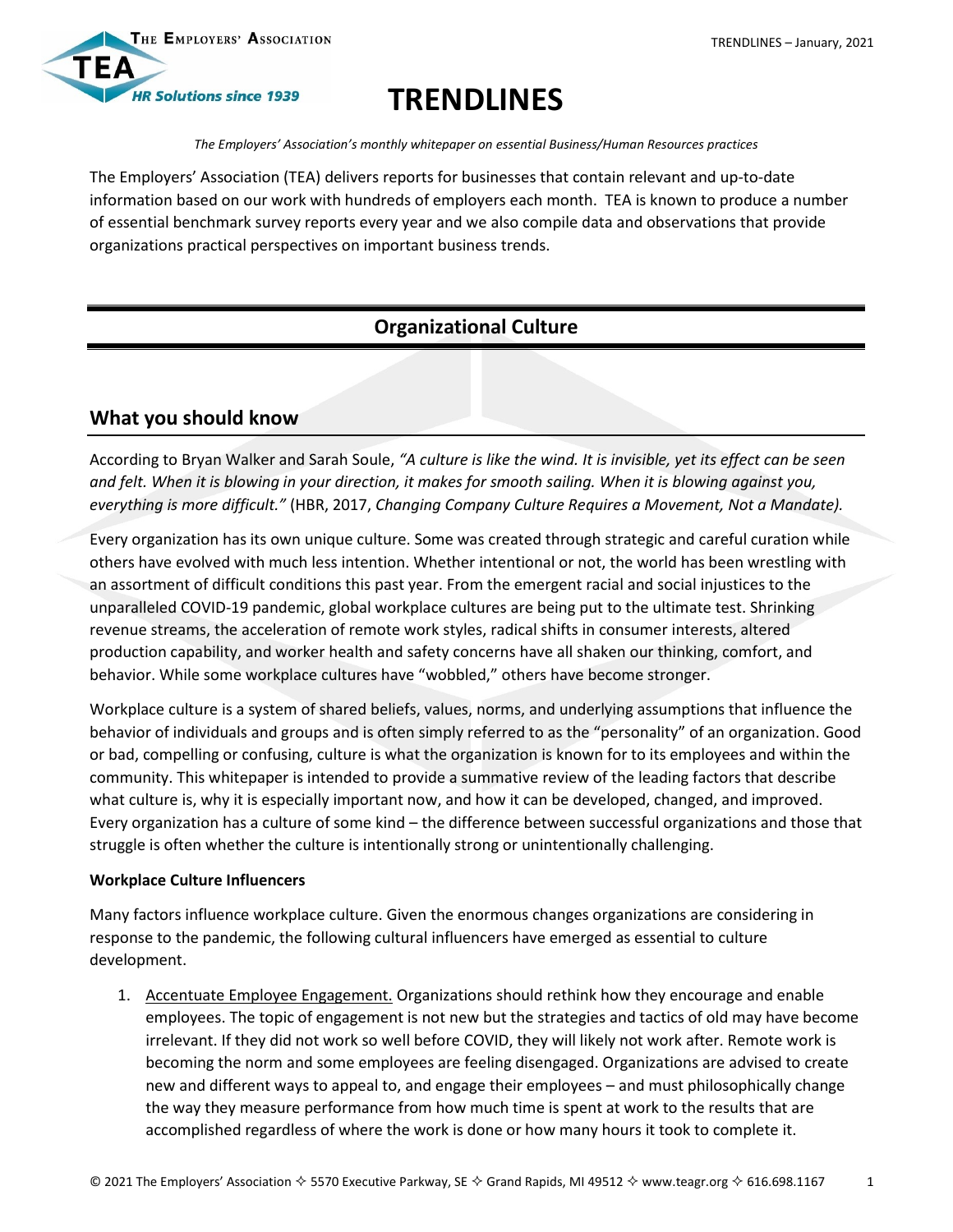- 2. Allow Flex Schedules. Stress caused by work, family, and the current proliferation of angst has many on edge. Flexibility of work schedules is an important satisfier for employees. Vantage Circle, an employee wellness solutions consultancy, asserts that 80% of employees would prefer flexible work options if there were no negative consequences.
- 3. Provide Meaningful Benefits. "Competitive" benefits may not be differentiating or compelling to employees. To increase engagement and productivity, ask employees which benefits really matter and allow them more choice. Benefits are not a "one size fits all" option. You must be aware of your workforce if you are going to provide benefits that they need and want.
- 4. Create Psychological Safety. This means ensuring employees feel comfortable being authentic by sharing their thoughts, feelings, and rationale around their work/task choices without fear of being embarrassed or judged. Psychological safety is an integral part of organizations that learn faster than others.
- 5. Inspire Equity in the Workplace. Many of us know from life experiences what it feels like to be "outside," disrespected, or disregarded. Inequality is unfavorable treatment and bias and it sends a strong and inappropriate message about the culture of an organization. Equity leverages the potential of all employees and helps to create a positive culture.
- 6. Create an Outstanding Employee Experience. Employees want to feel valued not only for their work but for who they are as people. Delighting employees with a safe, stimulating, and respectful work environment sends the message that they truly matter. According to a recent Deloitte survey, 81% of HR and business leaders said that employee experience is significant for their companies (it would be interesting to see how many EMPLOYEES share those feelings).
- 7. Provide Ample Development Opportunities. Work assignments, training, and access to experts, mentoring and coaching each send the message that learning and growth are an integral part of the culture. Seventy-six percent (76%) of Millennials think professional development opportunities are the most important elements of company culture. Forbes, *What is Company Culture, and How Do You Change It.* Provide opportunities for growth and development to all employees – not just those brave enough to ask for them – and culture will become a driving force.

### **What we know**

Before COVID, many organizations were struggling with attracting and retaining key talent. This challenge will likely continue once the pandemic subsides. Successfully building and sustaining a compelling and respected culture can significantly differentiate one organization from another and improve the flow of qualified talent into an organization. A recent study by Deloitte found that 82% of respondents believe having a positive culture is a true competitive advantage. Further, as the U.S. workforce gets younger, 65% of employees under the age of 45 place culture above salary when considering their own satisfaction.

Creating and sustaining a positive, inspiring, and compelling workplace culture can be guided by three key beliefs – that Culture is Learned, it is Shared and it must be Integrated.

#### **Culture is Learned**

Humans are observant and make "sense" of things very quickly. Everything we experience provides some sort of "lesson" for us. We learn quickly what is "true" and what is not. What confuses or bothers many of us are the incongruences between what we are told and what we see, hear, and experience. For example, think about the familiar "open door policy" communicated in some companies. Consider the incongruence (and disappointment) employees may feel if they are told to never talk about a particular subject with senior leaders or to only discuss issues with their immediate manager RATHER THAN being encouraged to talk to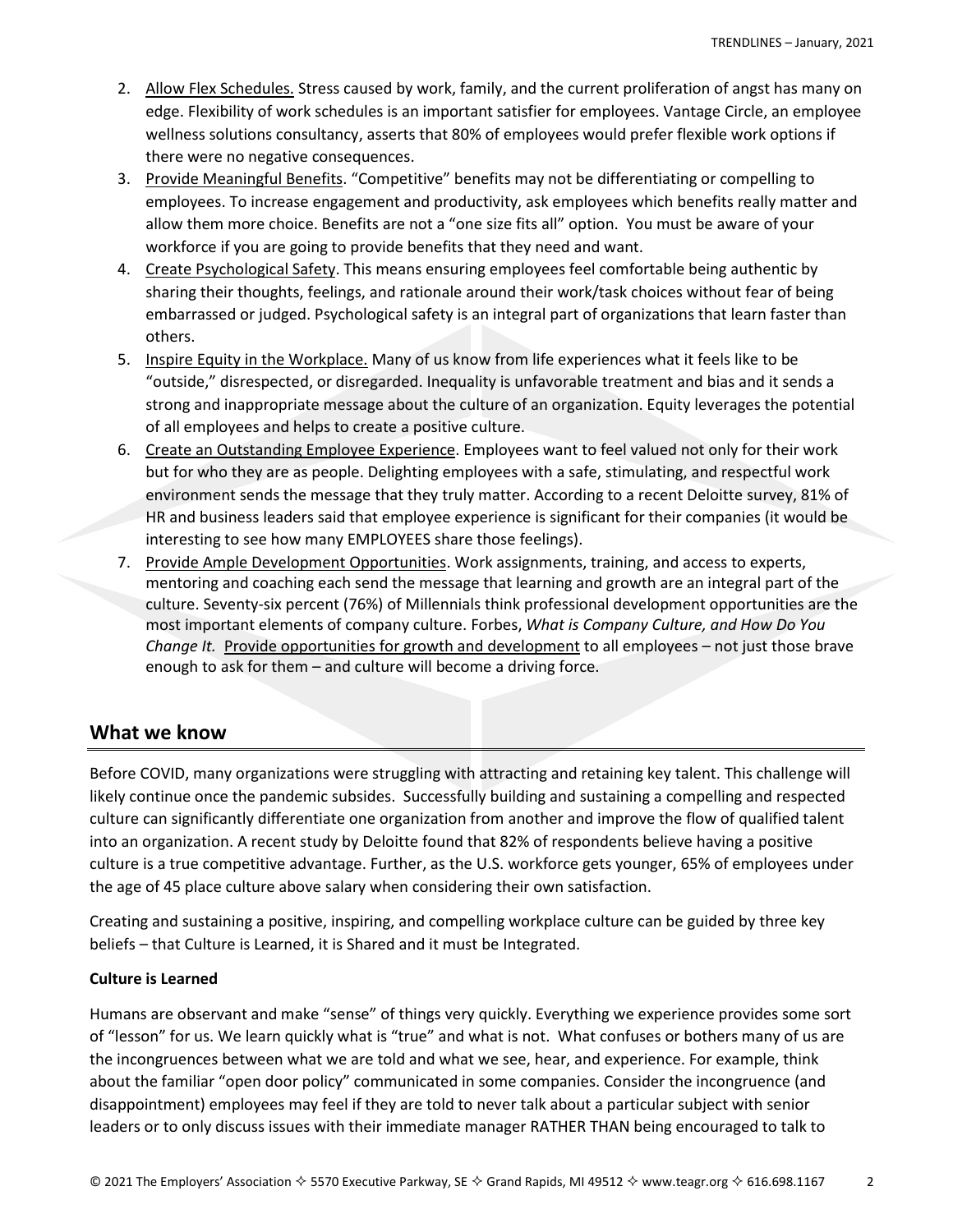anyone about anything (that is appropriate). Culture is revealed more by the "truth" (the actions of its leaders) and less by the written or spoken word.

Everyone in an organization influences the culture**.** Employees have perhaps dozens of opportunities to reinforce cultural expectations or weaken them. Individuals have a choice in how to respond to a question, deal with disappointment or the broken promise of another, or how to react when someone else says or does something that leaves us feeling sad, angry, or misunderstood. The strongest organizations communicate, regularly recognize and expect culture-aligned behavior.

The physical environment is a great teacher**.** It can have a profound impact on the behavior of people and on the development of culture. In particular, the design of work spaces, work furniture, proper access to technology, ample space and outside light, along with other "creature comforts" influence an employee's own experience of workplace culture.

#### **Culture is Shared**

A Shared Culture is characterized by a profound sense of *esprit de corps* within the organization. It is achieved through intentional efforts over time, a shared culture is the outcome of many effective "sharing" and engagement tactics including (but not limited to):

- Providing engaging, inspiring, and regular two-way communications about organizational values, behaviors and norms, often anchored with empirical Culture Assessment data
- Setting the expectation that employees will participate actively in culture design, development, and improvement activities
- Delivery of frequent honest criticism (to correct behavior) and/or positive feedback
- Creation of workplace practices that recognize and reward collaboration and teamwork

#### **Culture is Integrated**

Workplace culture is a complex system of structural, environmental, and interpersonal elements. When any one element is in low supply or missing the entire system is affected. This is one reason why some organizations struggle with their cultures – rather than seeing it as being holistic they try to focus on individual parts and pieces that, like a jig saw puzzle, may come together but often take a long time to create a finished product.

Strategy and culture "go hand in hand" so an organization must integrate the relationship between strategy and culture to determine the cultural elements that will best enable the strategy. Everyday work creates culture. The perception of culture is built and sustained through the hundreds of daily interactions and experiences of employees, customers, and suppliers. These should be recognized, acknowledged, and rewarded.

#### **What it means**

2020 will not be soon forgotten. We predict our member organizations will focus significant time and energy this year assessing and developing efficient, respectful, and inspiring cultures. These initiatives will require the commitment of both Leadership and of all employees as each are partners in culture development and maintenance. The culture journey starts with a single step…by understanding and acknowledging the truth about an organizations current culture. Like with any improvement objective, to get somewhere "different" you need to know where you are beginning. Organizations need to regularly collect culture data from within, including empirical and anecdotal data, and then share it transparently within the organization for awareness and to enable everyone to participate in development and refinement of a successful culture.